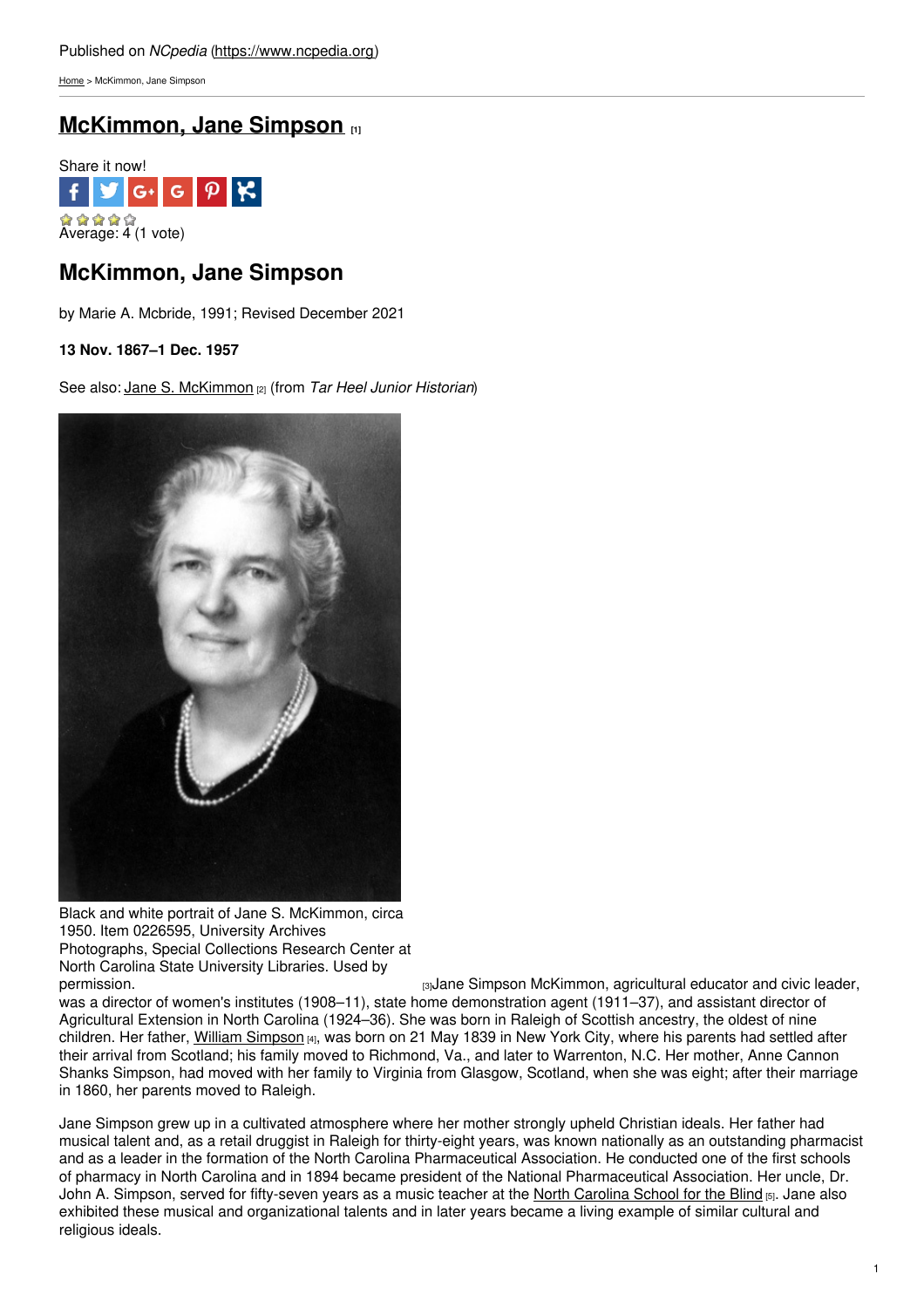After attending the public schools for four years, she spent five years at Peace [Institute](https://www.ncpedia.org/peace-college)  $_{[6]}$ , in Raleigh, devoting one year to the study of art. She was graduated at age sixteen, at the time the youngest ever to graduate from Peace. In her midfifties she went back to school to earn a degree in conjunction with her work as state home [demonstration](https://www.lib.ncsu.edu/specialcollections/greenngrowing/home_demonstration_history.html)  $\eta$  agent. On receiving a bachelor of science degree in 1927, at age fifty-nine, she was the first woman to graduate from North Carolina State College [8]. Under the pressures of a heavy work load and severe eyestrain, she completed the [requirements](https://www.ncpedia.org/north-carolina-state-university) for a master of science degree in 1929. The [University](https://www.ncpedia.org/university-north-carolina-chapel-hi) of North Carolina  $\mathbb{P}^1$  awarded her an honorary doctor of laws degree in 1934.

Dr. McKimmon characterized the home "demonstration" method she developed as "one of the world's great movements in adult education." After teaching school at age eighteen, she spent the next twenty-two years establishing a home and teaching her own children. In 1908 she began working as a lecturer in the women's division of the [Farmers'](https://ncpedia.org/gsearch?query=farmers+institute) Institute [10], and in 1910 she became director of the division. When I. O. Schaub, director of the North Carolina [Agricultural](https://www.ncpedia.org/extension-service) Extension Service  $[11]$  and her next door neighbor on Blount Street in Raleigh, decided to organize girls' clubs in North Carolina, he encouraged Mrs. McKimmon to accept the leadership. She was appointed state home demonstration agent in 1911.

Beginning with a small group of girls who formed [atomato](https://www.ncpedia.org/tomato-clubs) club  $[12]$ , she organized fourteen counties the first year, and under her supervision the organization grew to a statewide system of supervisors, trained specialists, and county home agents. As the work expanded throughout the state, systematic instruction was given in nutrition, clothing, child care, home furnishing, labor-saving devices, landscaping, marketing, and any other area that might contribute to the "uplift" of the rural woman. These clubs provided a valuable service through the conservation and distribution of food during two world wars, an influenza epidemic, and the Great [Depression](https://www.ncpedia.org/great-depression) [13]. The educational program stressed leadership qualities, and Extension Service statistics revealed the progressive ideas and methods of the leaders and the people with whom they worked. Mrs. McKimmon extended her efforts not only to the "forgotten" white families but also to the black families as well. She traveled miles to their homes, trained their leaders, and gave demonstrations at their meetings. She became known internationally as her teaching methods and home ideals came to be used as models in other states and foreign countries.

Jane McKimmon was a gifted administrator, leader, and speaker who could "capture an audience with her personality." She covered thousands of miles on foot, with horse and buggy, by rail, and eventually by automobile, speaking at club meetings, conferences, and universities throughout the nation. She contributed articles regularly to leading newspapers and farm magazines, and her radio broadcasts provided information on such topics as clothing, canning, and gardening. As a trustee for Raleigh's Olivia Raney Library, she worked to secure needed appropriations to improve facilities and to supply books to rural areas. In 1917 Governor [Thomas](https://www.ncpedia.org/biography/bickett-thomas-walter) W. Bickett [14] appointed her director of home economics to help administer the food conservation program during [World](https://www.ncpedia.org/world-war-i) War I<sub>[15]</sub>. Governor J. C. B. [Ehringhaus](https://www.ncpedia.org/biography/ehringhaus-john-christoph) [16] in 1935 named her to the first state Rural [Electrification](https://www.ncpedia.org/north-carolina-rural-electrificatio) Authority [17], on which she served as vice-chairman. She served on the board of directors of the Farmers Cooperative Exchange under governors [Clyde](https://www.ncpedia.org/biography/hoey-clyde-roark) R. Hoey [18] and J. Melville Broughton. Both made her a member of the State Council for National Defense during [World](https://www.ncpedia.org/category/subjects/world-war-ii) War II [19]. Governor Broughton also appointed her to the Committee on Hospital and Medical Care for Rural People.

Mrs. McKimmon was one of the founders of the National Home Economics Association and for a time served as president. She was a member of the North Carolina Literary and Historical [Association](https://www.ncpedia.org/literary-and-historical-association) [20], the Fortnightly Book Club, and the Raleigh Woman's Club, contributing regularly to the programs of the latter two organizations. She played an important role in the North [Carolina](https://www.ncpedia.org/grange) and National Granges [21]. For many years she was a soloist in the choir of Christ Episcopal Church, Raleigh, where she was a member. She attended political conventions and was an active supporter of the [Democratic](https://www.ncpedia.org/democratic-party) [22] party.

An alert, practical, far-sighted organizer, Mrs. McKimmon remained an intensely human personality throughout her years of service. For her service to humanity, she received recognition throughout the world. She was elected to the National Honor Society of Phi Kappa Phi in 1927 and was presented the Distinguished Service Ruby in 1936 by Epsilon Sigma Phi, the national honorary society of the Agricultural Extension Service. In 1927 the home demonstration agents established the Jane S. McKimmon Loan Fund in her honor. For her "distinguished service to agriculture" she received an award from the North Carolina Grange in 1940. In the same year the *[Progressive](https://www.ncpedia.org/progressive-farmer) Farmer [23]* named her Woman of the Year in agriculture, and in 1942 she was presented the bronze medallion at the Southern Agricultural Conference in Memphis.

Resigning her position as state home demonstration agent in 1937, she devoted her time to writing a history of her work, *When We're Green We Grow*, published in 1945. The next year, then nearing eighty, she went into full retirement. She died at age ninety in the Wake Forest Rest Home. After services at Christ [Episcopal](https://www.ncpedia.org/oakwood-cemetery) Church, she was buried in Oakwood Cemetery [24], Raleigh.

On 10 November 1886 she married Charles McKimmon, a prominent Raleigh merchant. They had four children: Charles, Anne (Mrs. Robert W. Winston), William Simpson, and Hugh.

The Jane S. McKimmon Center for Extension and Continuing Education (MCE&CE) at NC State University was constructed in 1976 and named in honor of Jane S. McKimmon for her commitment to continuing education. The MCE&CE was originally established in 1924 as the College Extension Division.

### **References:**

Jane S. McKimmon's own works.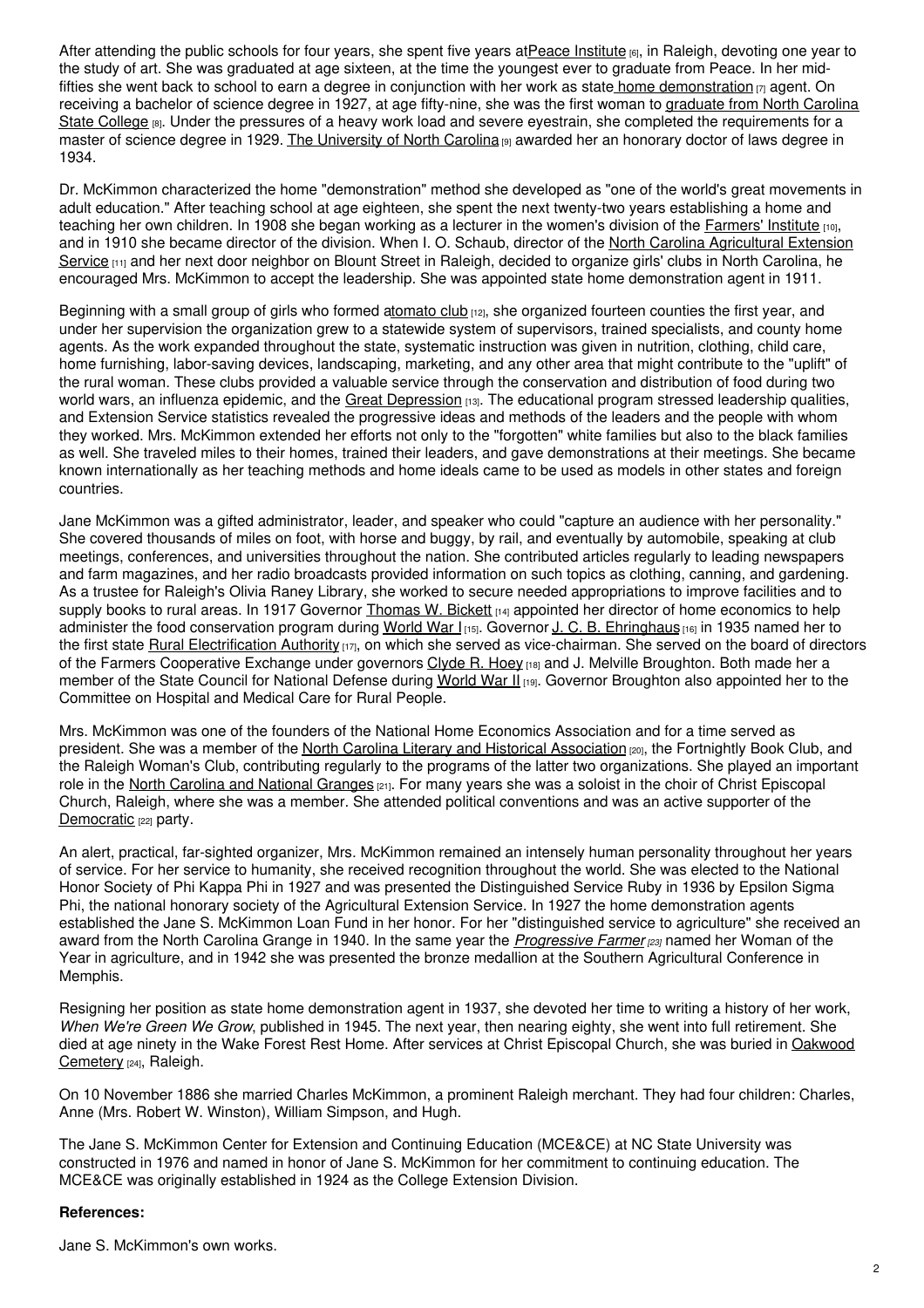Jane S. McKimmon Papers (portraits) and Nell Battle Lewis Papers (North Carolina State Archives, Raleigh).

#### **Additional Resources:**

"History of Home Demonstration in North Carolina." Green 'N' Growing | The History of Home Demonstration and 4-H Youth Development in North Carolina. NCSU Libraries. [https://www.lib.ncsu.edu/specialcollections/greenngrowing/home\\_demonstration\\_history.html](https://www.lib.ncsu.edu/specialcollections/greenngrowing/home_demonstration_history.html)  $_{[7]}$  (accessed January 30, 2014).

"4-H and Home Demonstration." WWI and The Depression, Raleigh City of Oaks. NCSU. http://history.ncsu.edu/projects/raleighhistory/exhibits/show/wwi\_great\_depression/wwi\_women/wwi\_ardep\_4h [25] (accessed January 30, 2014).

"McKimmon Center, Building History." NCSU. <https://www.ncsu.edu/facilities/buildings/mckimmon.html> [26] (accessed January 30, 2014).

#### **Image Credits:**

"Jane S. McKimmon." Black and white photograph. Circa 1950. Item 0226595, Rare & Unique Digital Collections, University Archives Photographs, Special Collections Research Center, North Carolina State University Libraries. <http://d.lib.ncsu.edu/collections/catalog/0226595> [3](accessed May 12, 2014). Used by permission.

### **Subjects:**

[Biographies](https://www.ncpedia.org/category/subjects/biography-term) [27] [Educators](https://www.ncpedia.org/category/subjects/educators) [28] [Government](https://www.ncpedia.org/category/subjects/go) agencies [29] [Governmental](https://www.ncpedia.org/category/subjects/governmental-prog) programs [30] Great Depression [\(1929-1941\)](https://www.ncpedia.org/category/subjects/great-depression-) [31] Public [service](https://www.ncpedia.org/category/subjects/public-service) [32] [Women](https://www.ncpedia.org/category/subjects/women) [33] World War I [\(1914-1918\)](https://www.ncpedia.org/category/subjects/world-war-i)<sup>[34]</sup> World War II [\(1941-1945\)](https://www.ncpedia.org/category/subjects/world-war-ii) [19] Writers, [journalists,](https://www.ncpedia.org/category/subjects/writer) and editors [35] **Authors:** [Mcbride,](https://www.ncpedia.org/category/authors/mcbride-marie) Marie A. [36] **Origin - location:** Wake [County](https://www.ncpedia.org/category/origin-location/piedmont/w) [37] [Raleigh](https://www.ncpedia.org/category/origin-location/piedmont-0) [38] **North Carolina State [University](https://www.ncpedia.org/category/origin-location/piedmon-35) [39] From:** Dictionary of North Carolina [Biography,](https://www.ncpedia.org/category/entry-source/dictionary-no) University of North Carolina Press.[40]

1 January 1991 | Mcbride, Marie A.

**Source URL:** https://www.ncpedia.org/biography/mckimmon-jane-simpson

#### **Links**

- [1] https://www.ncpedia.org/biography/mckimmon-jane-simpson
- [2] https://www.ncpedia.org/biography/mckimmon-jane
- [3] http://d.lib.ncsu.edu/collections/catalog/0226595
- [4] https://www.ncpedia.org/biography/simpson-william
- [5] https://www.ncpedia.org/governor-morehead-school
- [6] https://www.ncpedia.org/peace-college
- [7] https://www.lib.ncsu.edu/specialcollections/greenngrowing/home\_demonstration\_history.html
- [8] https://www.ncpedia.org/north-carolina-state-university
- [9] https://www.ncpedia.org/university-north-carolina-chapel-hi
- [10] https://ncpedia.org/gsearch?query=farmers+institute
- [11] https://www.ncpedia.org/extension-service [12] https://www.ncpedia.org/tomato-clubs
- [13] https://www.ncpedia.org/great-depression
- [14] https://www.ncpedia.org/biography/bickett-thomas-walter
- [15] https://www.ncpedia.org/world-war-i
- [16] https://www.ncpedia.org/biography/ehringhaus-john-christoph
- [17] https://www.ncpedia.org/north-carolina-rural-electrificatio
- [18] https://www.ncpedia.org/biography/hoey-clyde-roark
- [19] https://www.ncpedia.org/category/subjects/world-war-ii
- [20] https://www.ncpedia.org/literary-and-historical-association
- [21] https://www.ncpedia.org/grange
- [22] https://www.ncpedia.org/democratic-party
- [23] https://www.ncpedia.org/progressive-farmer
- [24] https://www.ncpedia.org/oakwood-cemetery